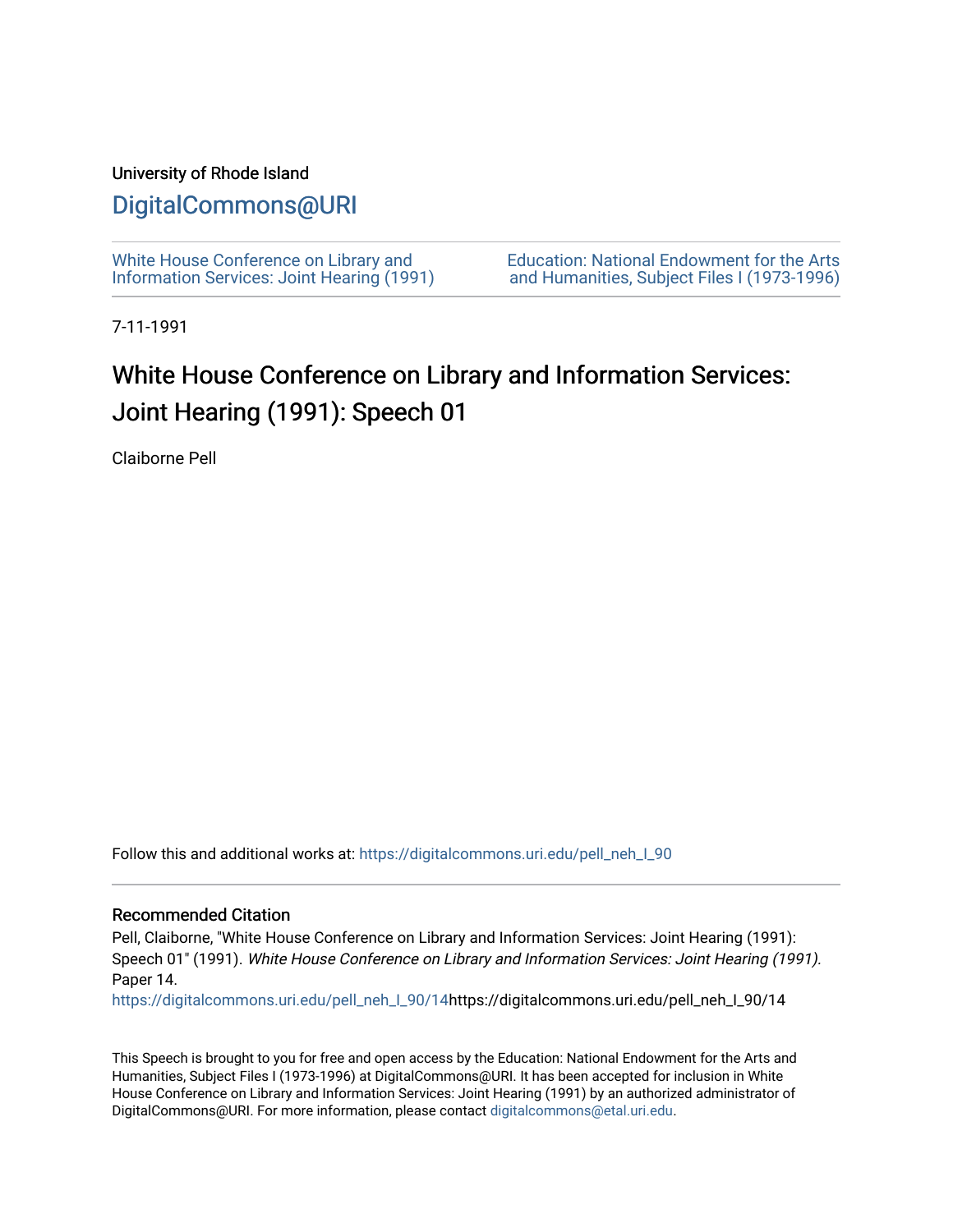### STATEMENT BY SENATOR PELL

....

Joint Congressional Hearing

"Library and Information Services for Literacy, Productivity and Democracy"

White House Conference on Library and Information Services

July 11, 1991

It is a great pleasure to open this historic joint hearing at the 1991 White House Conference on Libraries and Information Services and to share this platform with my distinguished House colleagues.

As the lead Senate sponsor of the resolution that established this Conference, it gives me great satisfaction to know that this event - which so many people have worked toward - is now occurring as we meet.

12 years have passed since the first White House Conference was held in 1979. The positive results of that Conference were indeed impressive. These included increases in LSCA funding, the sharp growth in the number of friends of libraries groups and, perhaps most significant, was the remarkable increase in public awareness of libraries and how these important institutions influence all of our lives.

It is in large part because of the central role of libraries in the lives of American citizens, that this second conference received such a ringing endorsement from Members of Congress. 72 Senators co-sponsored the resolution that established